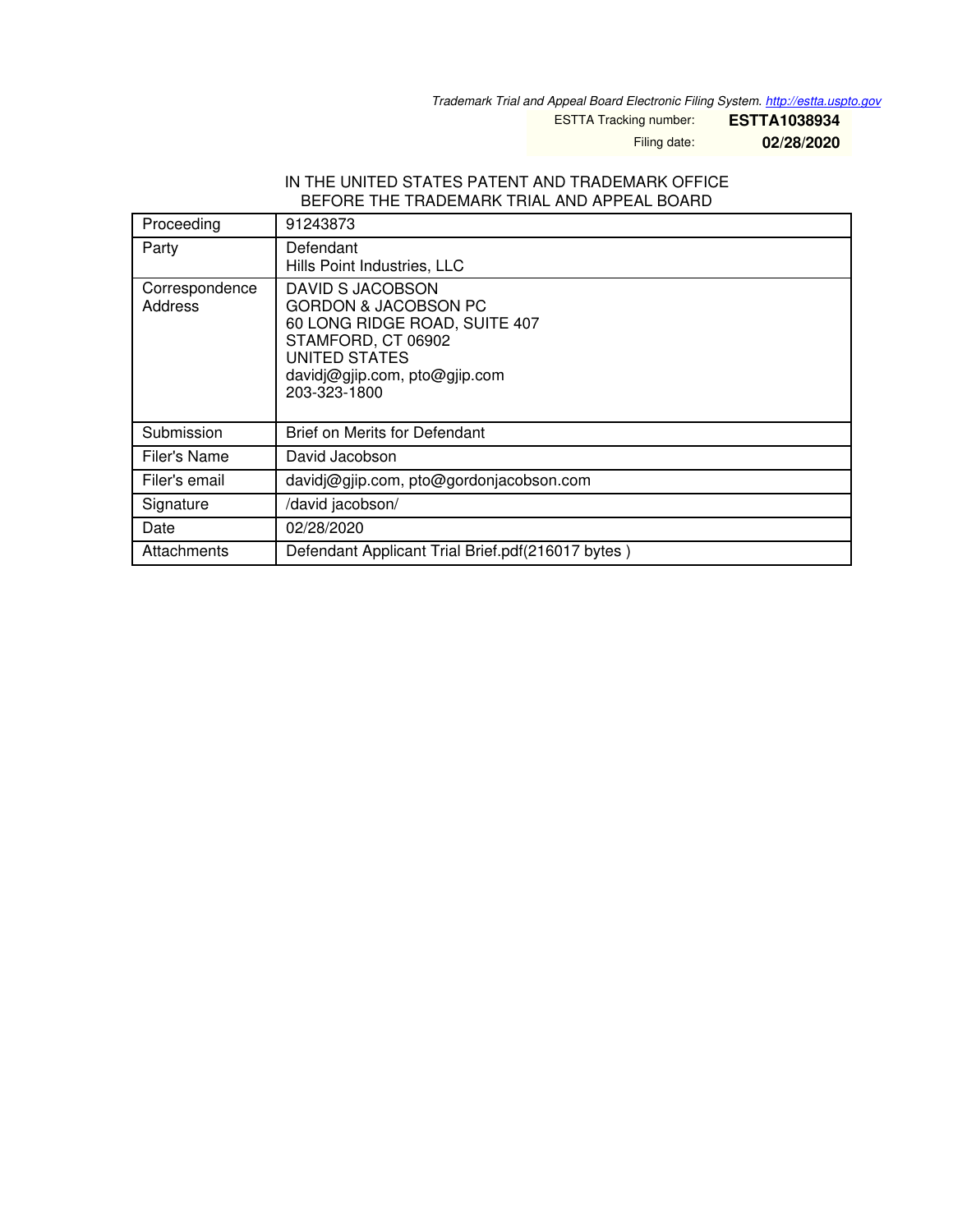### **IN THE UNITED STATES PATENT AND TRADEMARK OFFICE BEFORE THE TRADEMARK TRIAL AND APPEAL BOARD**

| RUGNUR, LLC,                 | Opposition No.: 91243873                          |
|------------------------------|---------------------------------------------------|
| Opposer,                     | Mark: GripMAX<br>Application Serial No: 87/853969 |
| V.                           | Mark: GripMAX<br>Application Serial No: 87/872352 |
| HILLS POINT INDUSTRIES, LLC, |                                                   |
| Applicant.                   |                                                   |

### **APPLICANT'S TRIAL BRIEF**

 David S. Jacobson Gordon & Jacobson, P.C. 60 Long Ridge Road Suite 407 Stamford, CT 06902 t: (203) 323-1800 e: davidj@gjip.com

*Attorney for Applicant, Hills Point Industries, LLC*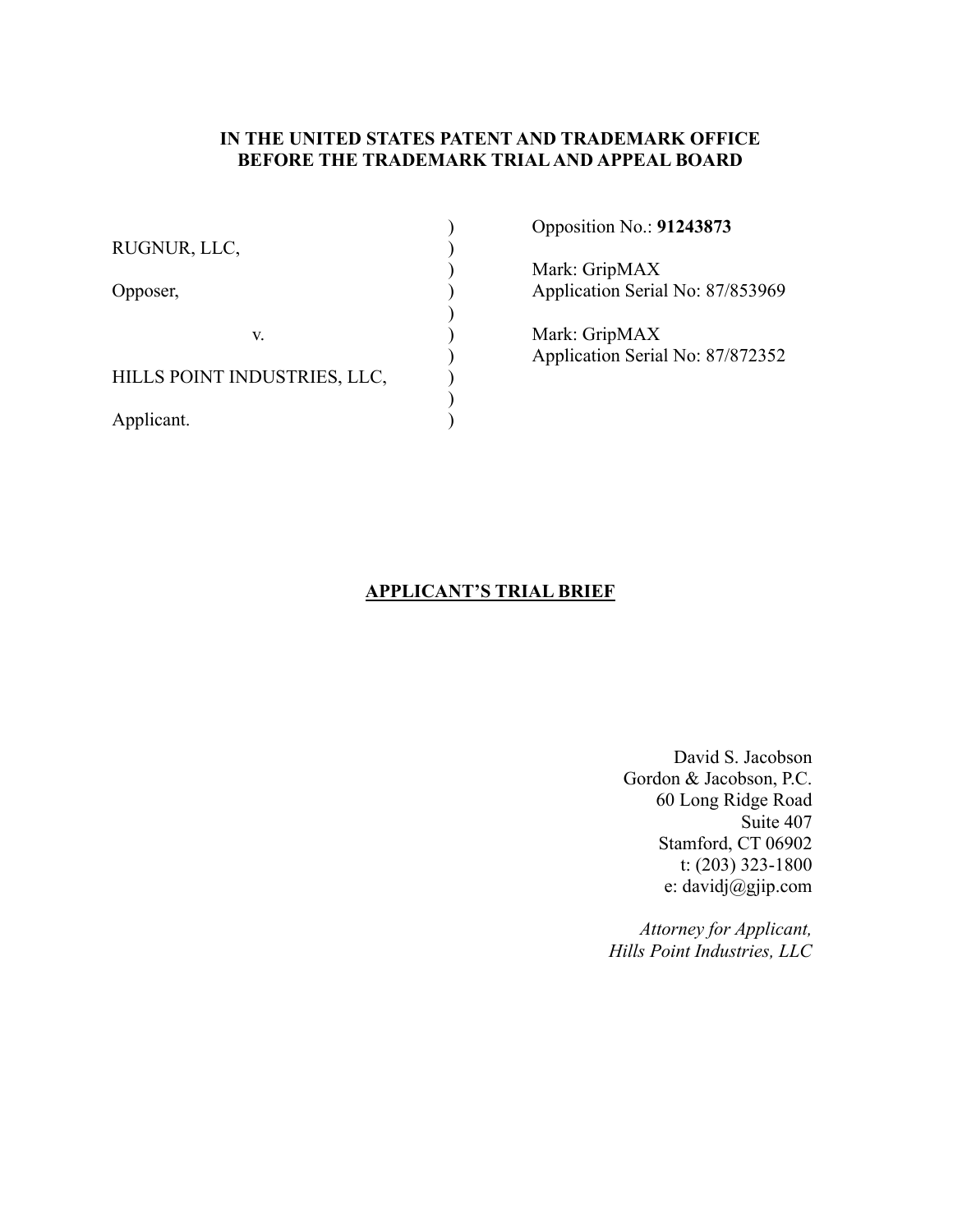## **TABLE OF CONTENTS**

| A. Applicant's "General Objection" to Opposer's Factual Allegations Pursuant to                                                                                                                                  |  |
|------------------------------------------------------------------------------------------------------------------------------------------------------------------------------------------------------------------|--|
| <b>B.</b> Evidentiary Issue                                                                                                                                                                                      |  |
| Are Opposer's factual allegations as set forth in its pleadings and brief without<br>corroborating testimony sufficient to establish standing, ownership, priority, and                                          |  |
| C. Substantive Issues                                                                                                                                                                                            |  |
| <b>Applicant's Substantive Issue:</b><br>Has Opposer presented evidence of standing, ownership, priority and likelihood of<br>confusion sufficient to support an opposition based upon likelihood of confusion?5 |  |
| Opposer Frames This Issue As Follows:<br>Whether registration of Applicant's Marks are likely to cause consumer confusion,<br>mistake, or deception within the meaning of Section 2(d) of the Lanham Act,        |  |
|                                                                                                                                                                                                                  |  |
|                                                                                                                                                                                                                  |  |
|                                                                                                                                                                                                                  |  |
|                                                                                                                                                                                                                  |  |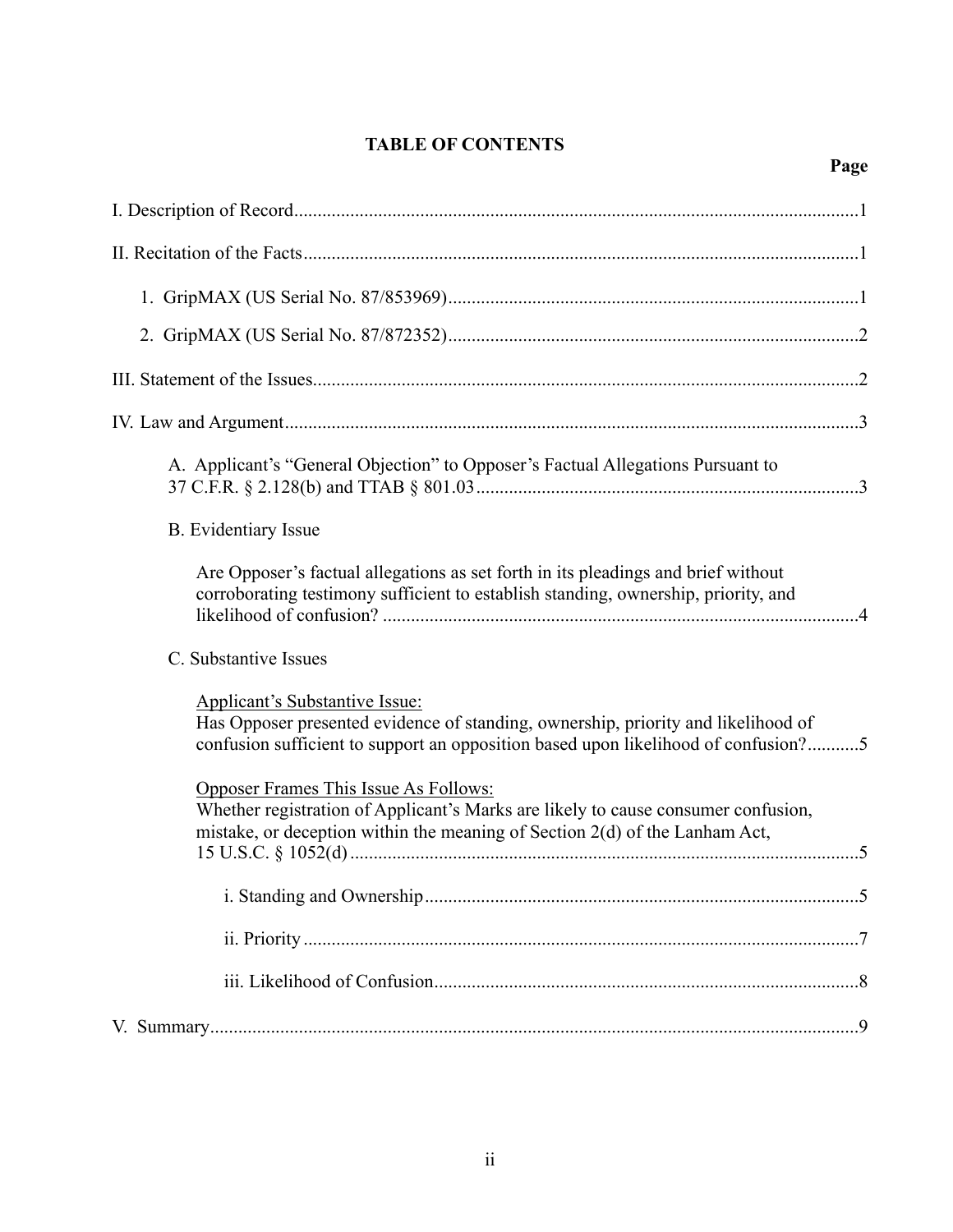# **INDEX OF CITED CASES**

# **Cases**

| Couch/Braunsdorf Affinity, Inc. v. 12 Interactive, LLC                                                 |
|--------------------------------------------------------------------------------------------------------|
| Cunningham v. Laser Golf Corp.,                                                                        |
| Empresa Cubana Del Tabaco v. Gen. Cigar Co.,<br>753 F.3d 1270, 111 USPQ2d 1058, 1062 (Fed. Cir. 2014), |
| In re E. I. du Pont De Nemours and Co.,                                                                |
| Jewelers Vigilance Committee Inc. v. Ullenberg Corp.,                                                  |
| Larami Corp. v. Talk to Me Programs, Inc.,                                                             |
| Life Zone Inc. v. Middleman Group Inc.,                                                                |
| Lipton Indus., Inc. v. Ralston Purina Co.,                                                             |
| M/S R.M. Dhariwal (HUF) 100% EOU v. Zarda King Ltd. and<br>Global Technology & Trade Marks Limited,    |
| Otto Roth & Co. v. Universal Foods Corp.,                                                              |
| Prakash Melwani v. Allegiance Corp.,                                                                   |
| Research in Motion Ltd. v. Defining Presence Mktg. Grp. Inc.,                                          |
| Ritchie v. Simpson,                                                                                    |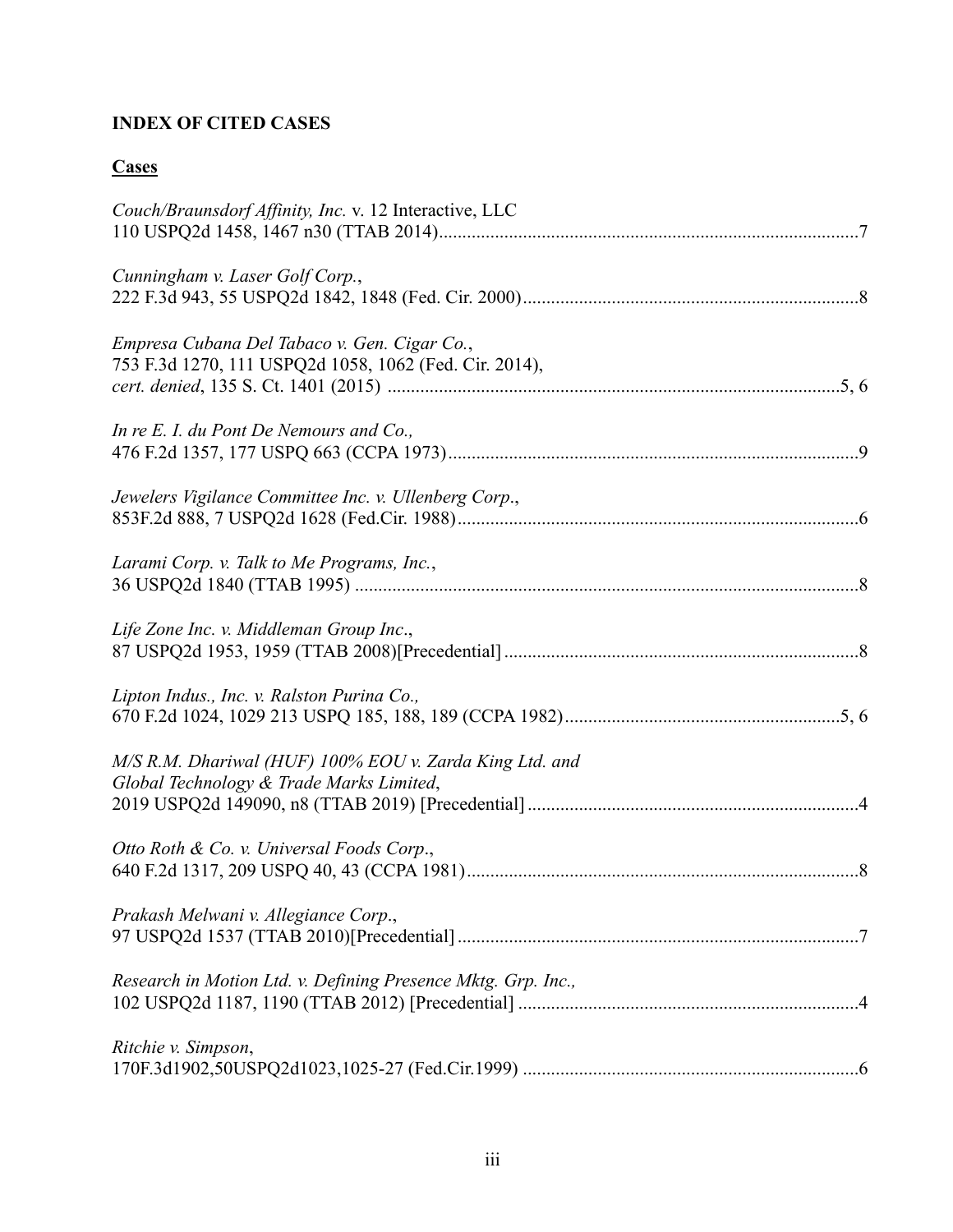| Safer, Inc. v. OMS Invs., Inc.,                                  |
|------------------------------------------------------------------|
| WeaponX Performance Products Ltd. v. Weapon X Motorsports, Inc., |
| <b>Statutes</b>                                                  |
|                                                                  |
|                                                                  |
|                                                                  |
|                                                                  |
| <b>Federal Regulations and Rules</b>                             |
|                                                                  |
|                                                                  |
|                                                                  |
|                                                                  |
|                                                                  |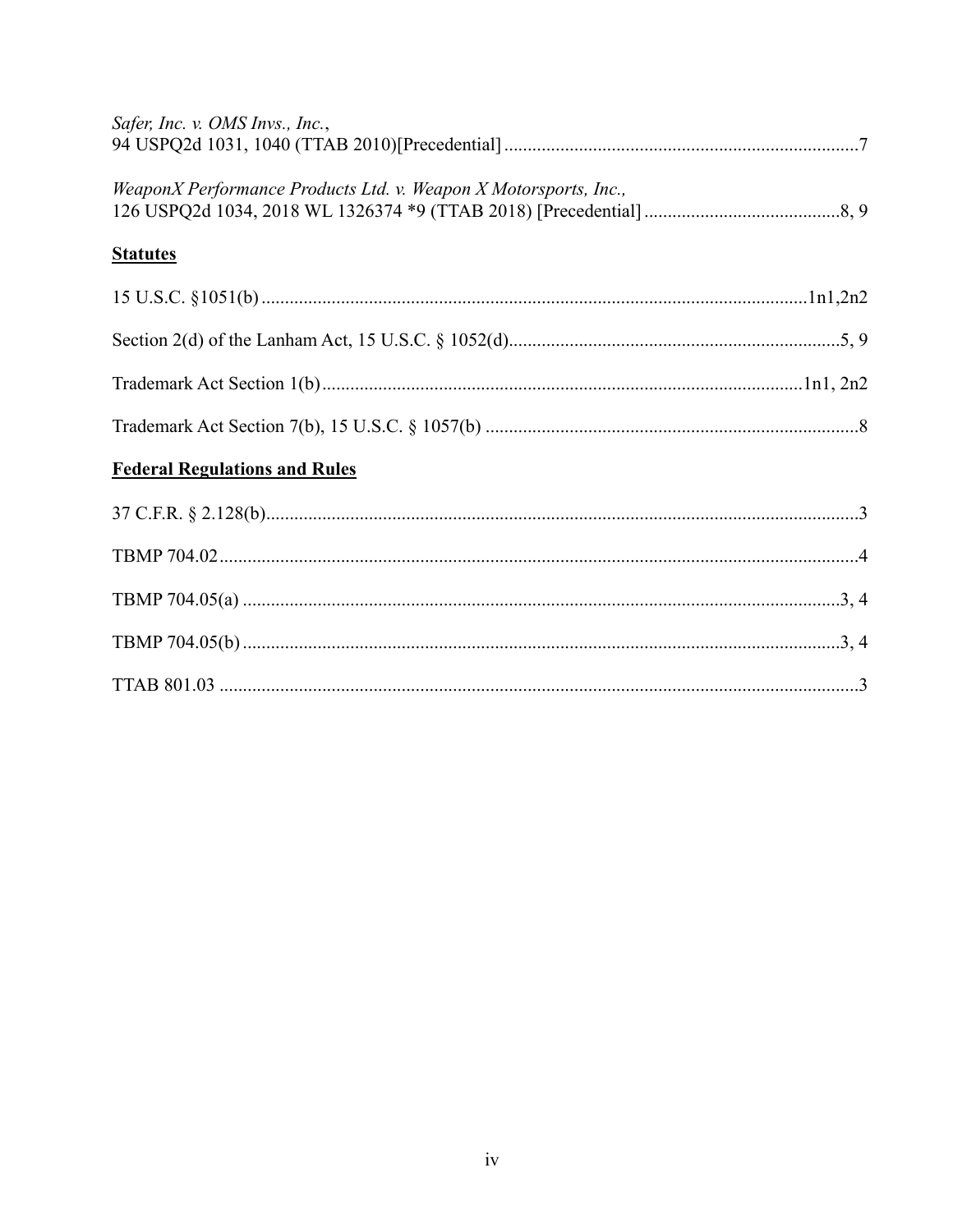### **I. DESCRIPTION OF RECORD**

The record consists of:

- 1. Notice of Opposition [1 TTABVUE]
- 2. Answer [6 TTABVUE]

3. Applicant's Application Serial No. 87/853969, as pursuant to Trademark Rule 2.122(b),

37 C.F.R. § 2.122(b)

 4. Applicant's Application Serial No. 87/872352, as pursuant to Trademark Rule 2.122(b), 37 C.F.R. § 2.122(b)

 The record is devoid of any properly submitted evidence authenticated by testimony or by submission of notices of reliance.

### **II. RECITATION OF FACTS**

Hills Point Industries, LLC ("Applicant") applied to register the GripMAX mark in standard

characters in two applications, Application Serial Nos. 87/853969 and 87/872352 (collectively,

"Applicant's Marks"):

1. In Application Serial No. 87/853969, Applicant applied to register the mark GripMAX on the

Principal Register for the following goods and services<sup>1</sup>:

Class 005: Incontinence pads;

Class 016: Drawer liners;

Class 020: Bath pillows; Beds for household pets;

<sup>&</sup>lt;sup>1</sup> Application Serial No. 87/853969, was filed on March 28, 2018, based on intent-to-use in commerce under Section 1(b) of the Trademark Act, 15 U.S.C. § 1051(b). The application was published for opposition on July 31, 2018. Opposer was granted extension of time to oppose until September 29, 2018. Opposer filed its Notice of Opposition on September 28, 2018.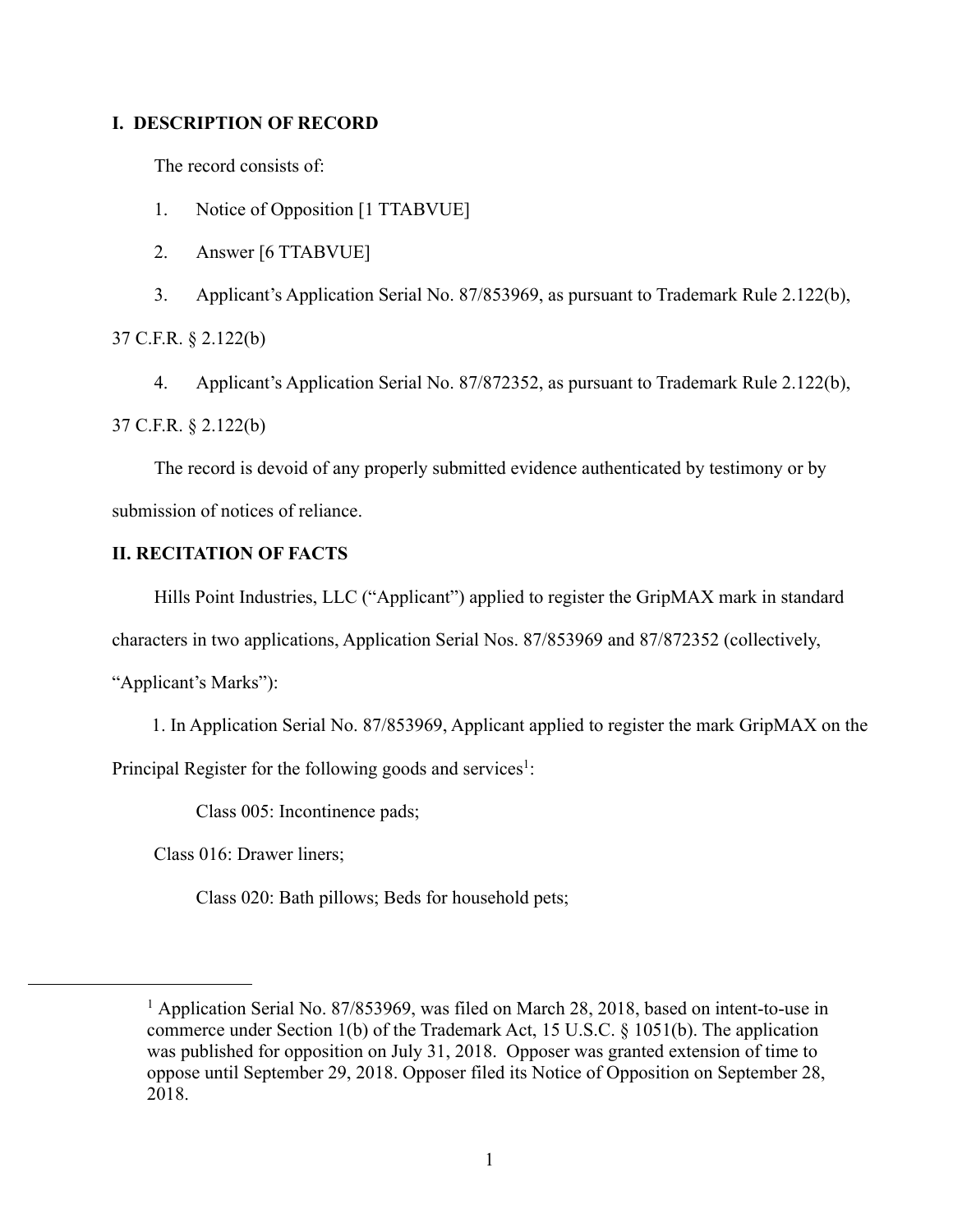Class 021: Cutting boards; Scoops for the disposal of pet waste;

 Class 024: Mattress pads; Unfitted fabric furniture covers; Bed pads; Unfitted furniture covers not of paper; and

 Class 027: Anti-fatigue floor mat; Bath mats; Bathroom rugs; Carpet underlays, namely, rug grippers; Door mats; Floor mats; Pet litter pan floor mats; Rugs; Shower mats; Floor mats in the nature of non-slip pads for use under apparatus to prevent slippage; Underlays for rugs.

 2. In Application Serial No. 87/872352, Applicant applied to register the mark GripMAX on the Principal Register for the following goods and services<sup>2</sup>:

Class 020: Fitted furniture covers.

On September 28, 2018, Rugnur, Inc. ("Opposer") filed its Notice of Opposition with the

TTAB. On the ESTTA Cover Sheet, Opposer indicates its grounds for opposition as: "Priority and likelihood of confusion".<sup>3</sup>

 Neither party submitted any evidence, notices of reliance or any other testimony. Neither party authenticated any evidence for purposes of submission by notice of reliance nor by testimony.

 For the reasons set forth, *infra,* Applicant respectfully requests that Opposer's opposition be dismissed in its entirety and that Applicant's applications proceed to a Notice of Allowance and Registration.

### **III. STATEMENT OF ISSUES**

### **A. Evidentiary Issue**

<sup>&</sup>lt;sup>2</sup> Application Serial No. 87/872352, was filed on April 11, 2018, based on intent-touse in commerce under Section 1(b) of the Trademark Act, 15 U.S.C. § 1051(b). The application was published for opposition on July 31, 2018. Opposer was granted extension of time to oppose until September 29, 2018. Opposer filed its Notice of Opposition on September 28, 2018.

<sup>&</sup>lt;sup>3</sup> Notice of Opposition ESTTA Cover Sheet, Grounds for Opposition, 1 TTABVUE 2.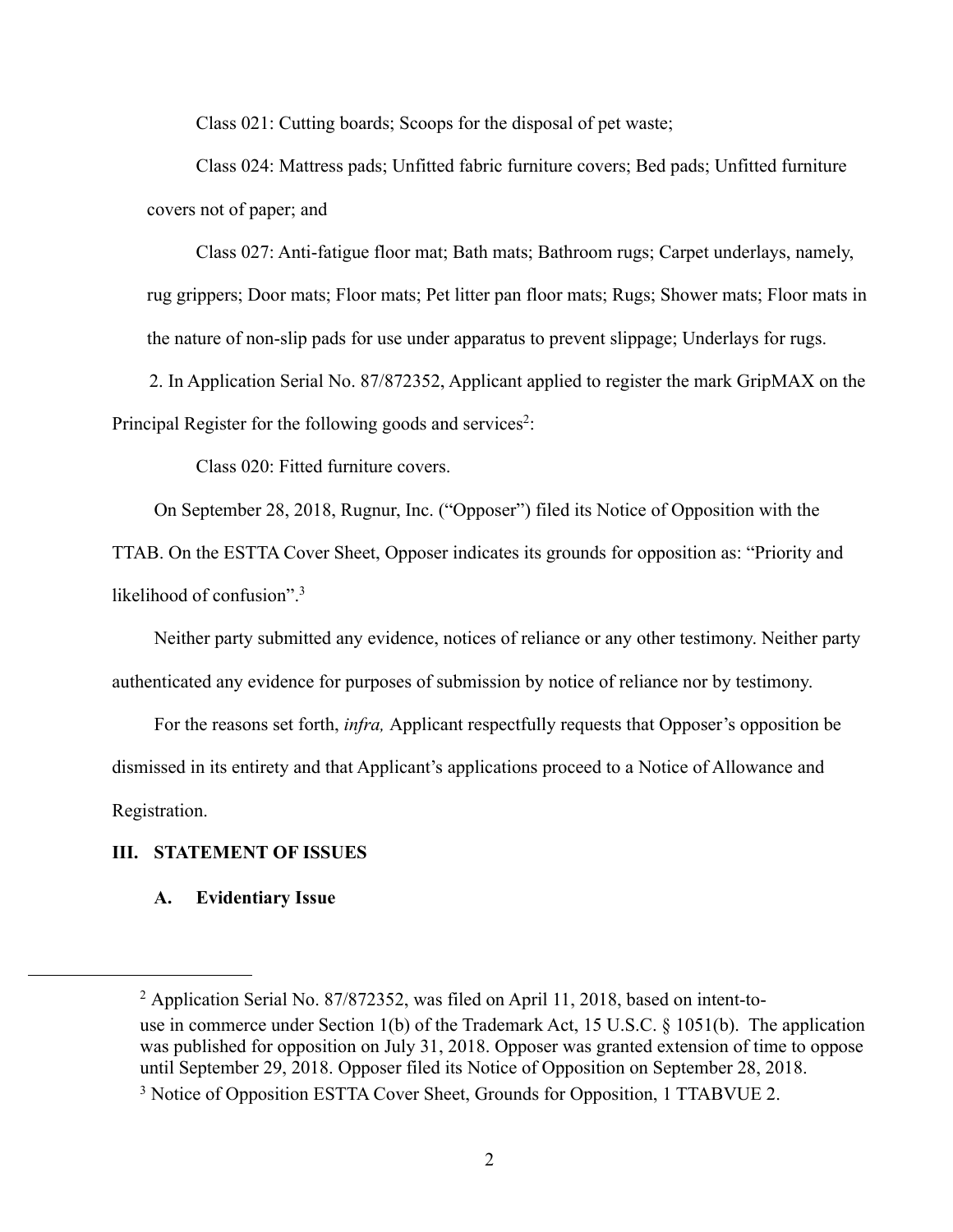Are Opposer's factual allegations as set forth in its pleadings and brief without corroborating testimony sufficient to establish standing, ownership, priority, and likelihood of confusion?

#### **B. Substantive Issue**

Has Opposer presented evidence of standing, ownership, priority and likelihood of confusion sufficient to support an opposition based upon likelihood of confusion?

### **IV. LAW AND ARGUMENT**

### **A. Applicant's "General Objection" to Opposer's Factual Allegations Pursuant to 37 C.F.R. § 2.128(b) and TTAB § 801.03**

 Applicant submits this "General Objection" to Opposer's factual allegations and evidence contained within its Notice of Opposition, pleadings and Brief. Opposer failed to submit any testimony or notice of reliance to support its factual allegations. Yet, Opposer relies on uncorroborated, unauthenticated allegations in making its arguments in support of its opposition in its pleadings and Brief.

### **TBMP 704.05(a) provides:**

 Statements made in pleadings cannot be considered as evidence on behalf of the party making them; such statements must be established by competent evidence during the time for taking testimony.

### **TBMP 704.05(b) provides:**

 Factual statements made in a party's brief on the case can be given no consideration unless they are supported by evidence properly introduced at trial. Statements in a brief have no evidentiary value, except to the extent that they may serve as admissions against interest by the party that made them.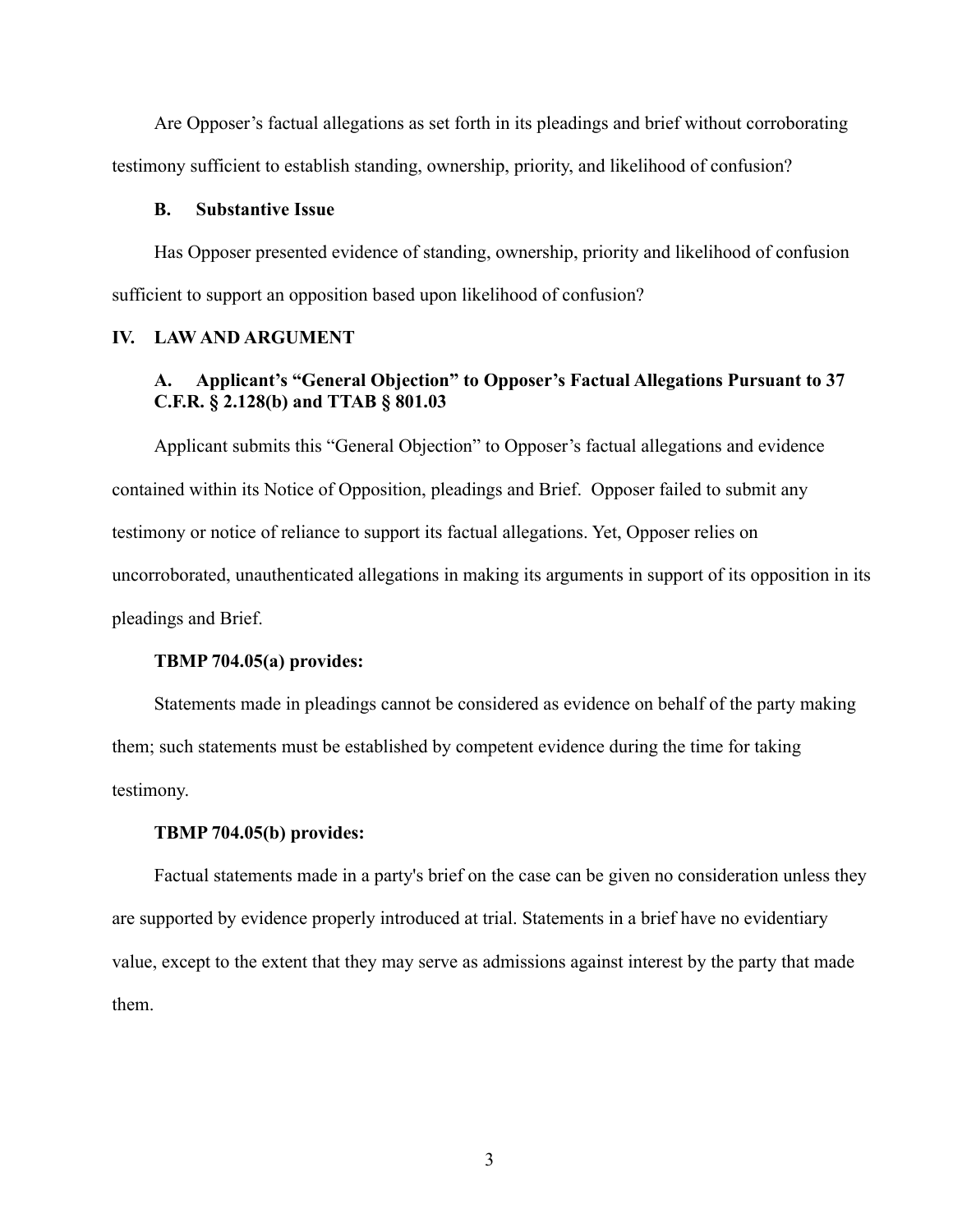Based on TBMP 704.05(a) and (b), **none** of the factual statements made in Opposer's pleadings and brief can be given any consideration, except to the extent that they may serve as admissions against interest by the party that made them.

 Additionally, Opposer has failed to submit a notice of reliance. A notice of reliance **shall be filed during the testimony period** of the party that files the notice. TBMP 704.02 [emphasis added]. Applicant submits that because Opposer did not take any testimony or submit evidence on its claims, they should be considered waived. "But because it did not take testimony or submit evidence on these [affirmative] defenses, they are considered to have been waived." *M/S R.M. Dhariwal (HUF) 100% EOU v. Zarda King Ltd. and Global Technology & Trade Marks Limited*, 2019 USPQ2d 149090, n8 (TTAB 2019) [Precedential], citing, *Research in Motion Ltd. v. Defining Presence Mktg. Grp. Inc.,*  102 USPQ2d 1187, 1190 (TTAB 2012) [Precedential].

 Based on the foregoing, Applicant respectfully requests that **none** of Opposer's uncorroborated alleged factual allegations and unauthenticated evidence be considered by the Board in deciding any of the issues presented by Opposer.

 Applicant asserts that because Opposer failed to submit any testimony or notice of reliance to support its factual allegations contained in its pleadings and brief, that this Opposition be dismissed with prejudice in its entirety.

#### **B. Evidentiary Issue**

 Are Opposer's factual allegations as set forth in its pleadings and brief without corroborating testimony sufficient to establish standing, ownership, priority, and likelihood of confusion?

 Based on the foregoing Objection argument, Applicant believes that the answer to this question is "no."

 Opposer failed to submit statements established by competent evidence and failed to submit factual statements supported by evidence properly introduced at trial in support of its standing,

4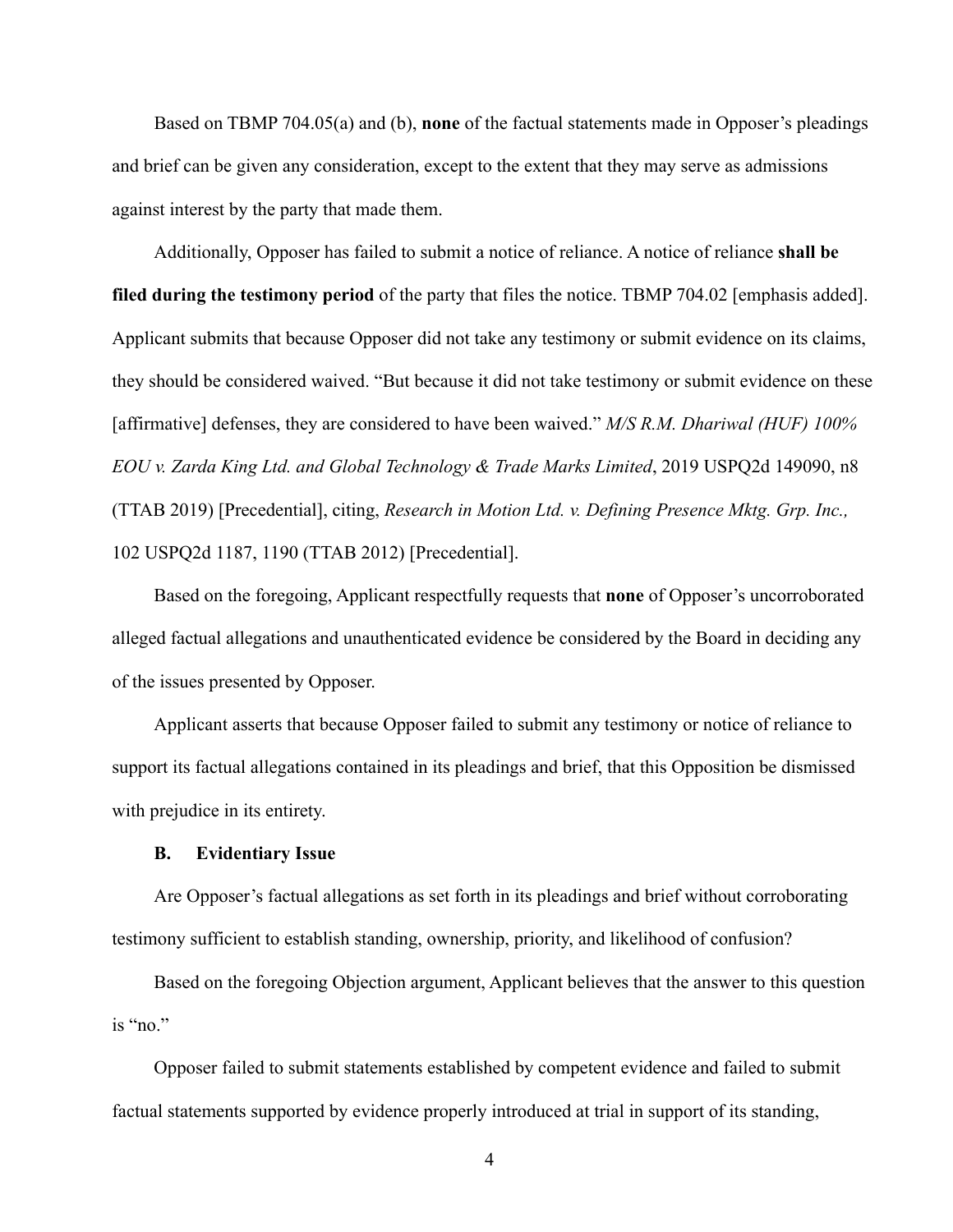ownership, priority, and likelihood of confusion. Accordingly, none of Opposer's factual allegations made in its pleadings and Brief should be considered by the Board and this opposition should be dismissed with prejudice.

#### **C. Substantive Issues**

 Applicant restates and incorporates herein its "General Objection" as to the "Substantive Issues."

### **Applicant's Substantive Issue:**

Has Opposer presented evidence of standing, ownership, priority and likelihood of confusion sufficient to support an opposition based upon likelihood of confusion?

### **Opposer Frames This Issue As Follows:**

Legal Issue A: Whether granting Applicant's Applications is likely to cause confusion or to cause mistake or to deceive pursuant to 15 U.S.C. § 1052(d).<sup>4</sup>

Applicant believes that it's helpful to break this issue into subsections. A. Standing and Ownership; B. Priority; and, C. Likelihood of Confusion.

**i. Standing and Ownership:** Standing is a threshold issue that must be proven by the plaintiff in every *inter partes* case. *Empresa Cubana Del Tabaco v. Gen. Cigar Co.*, 753 F.3d 1270, 111 USPQ2d 1058, 1062 (Fed. Cir. 2014), *cert. denied*, 135 S. Ct. 1401 (2015); *Lipton Indus., Inc. v. Ralston Purina Co.,* 670 F.2d 1024, 213 USPQ 185, 189 (CCPA 1982).

In its Brief, Opposer does not address the issue of standing. Further, in its Notice of Opposition, Opposer merely alleges that "Opposer has used and continue [sic] to use in interstate commerce the mark GRIPMAX ("Opposer's Mark") in connection with Opposer's Goods."<sup>5</sup>

<sup>4</sup> Plaintiff's Opening Brief, 7 TTABVUE 5. *Also see, Plaintiff*'s related arguments at 7 TTABVUE 5-7.

<sup>&</sup>lt;sup>5</sup> Notice of Opposition, Grounds for Opposition, [2, 1 TTABVUE 5.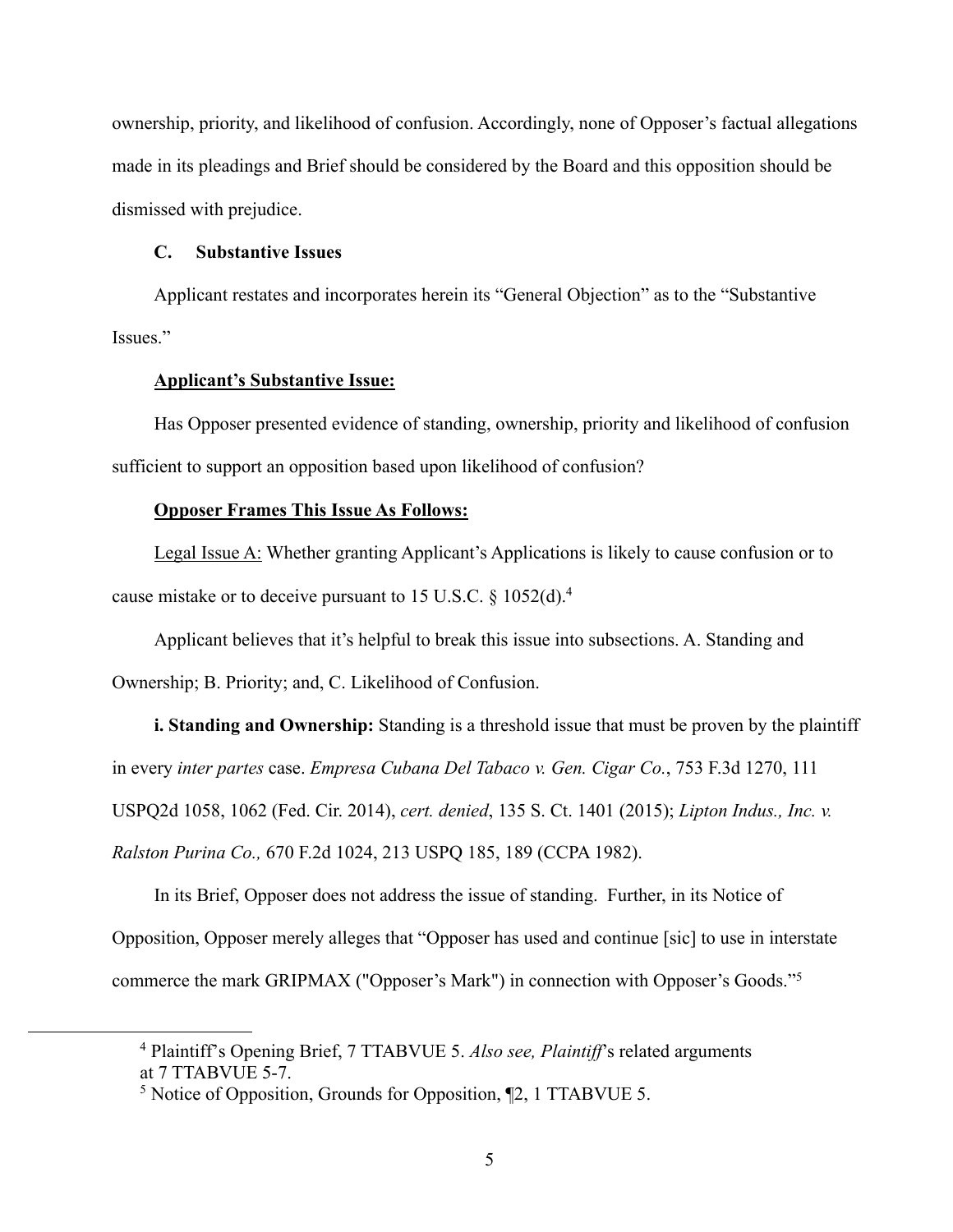Opposer fails to even allege ownership of the GRIPMAX mark. Notwithstanding any allegation of use of a GRIPMAX mark by the Opposer, Opposer has not submitted into the case any evidence by testimony or notice of reliance of its interest in Opposer's mark sufficient to meet the threshold issue of standing. Mere allegations or arguments in support of standing are insufficient proof thereof. A plaintiff cannot rest on mere allegations in its complaint or arguments in its brief to prove standing. *Lipton Indus., Inc. v. Ralston Purina Co.,* 670 F.2d 1024, 1029, 213 USPQ 185, 188 (CCPA 1982). *See also, Ritchie v. Simpson*, 170 F.3d 1902, 50 USPQ2d 1023, 1027 (Fed. Cir. 1999).

The facts regarding standing . . . must be affirmatively proved. Accordingly, [plaintiff] is not entitled to standing solely because of the allegations in its [pleading]. *Lipton Indus.,* at 1028. Additionally, a plaintiff must demonstrate that it possesses a "real interest" in a proceeding beyond that of a mere intermeddler, and "a reasonable basis for his belief of damage." *Empresa Cubana Del Tabaco,* 111 USPQ2d at 1062 (citing *Ritchie v. Simpson*, 170 F.3d 1902, 50 USPQ2d 1023, 1025-26 (Fed. Cir. 1999)). To prove a "real interest" in this case, Opposer must show that it has a "direct and personal stake" in the outcome herein and is more than a "mere intermeddler." *See Ritchie v. Simpson*, 50 USPQ2d at 1026; *see also Jewelers Vigilance Committee Inc. v. Ullenberg Corp*., 853 F.2d 888, 7 USPQ2d 1628 (Fed. Cir. 1988).

It is incumbent upon opposer to establish his standing, in the absence of an admission or stipulation from applicant. *Lipton Indus., Inc. v. Ralston Purina Co*., 670 F.2d 1024, 213 USPQ 185, 188 (CCPA 1982). In the instant case, Applicant has not admitted or stipulated to the facts regarding Opposer's standing and ownership of the GripMAX mark. Therefore, it is incumbent upon Opposer to establish its standing, which it failed to prove.

Opposer has failed to affirmatively prove the facts regarding standing and should not be entitled to standing solely because of the allegations in its pleading. *Prakash Melwani v. Allegiance Corp*., 97 USPQ2d 1537 (TTAB 2010)[Precedential].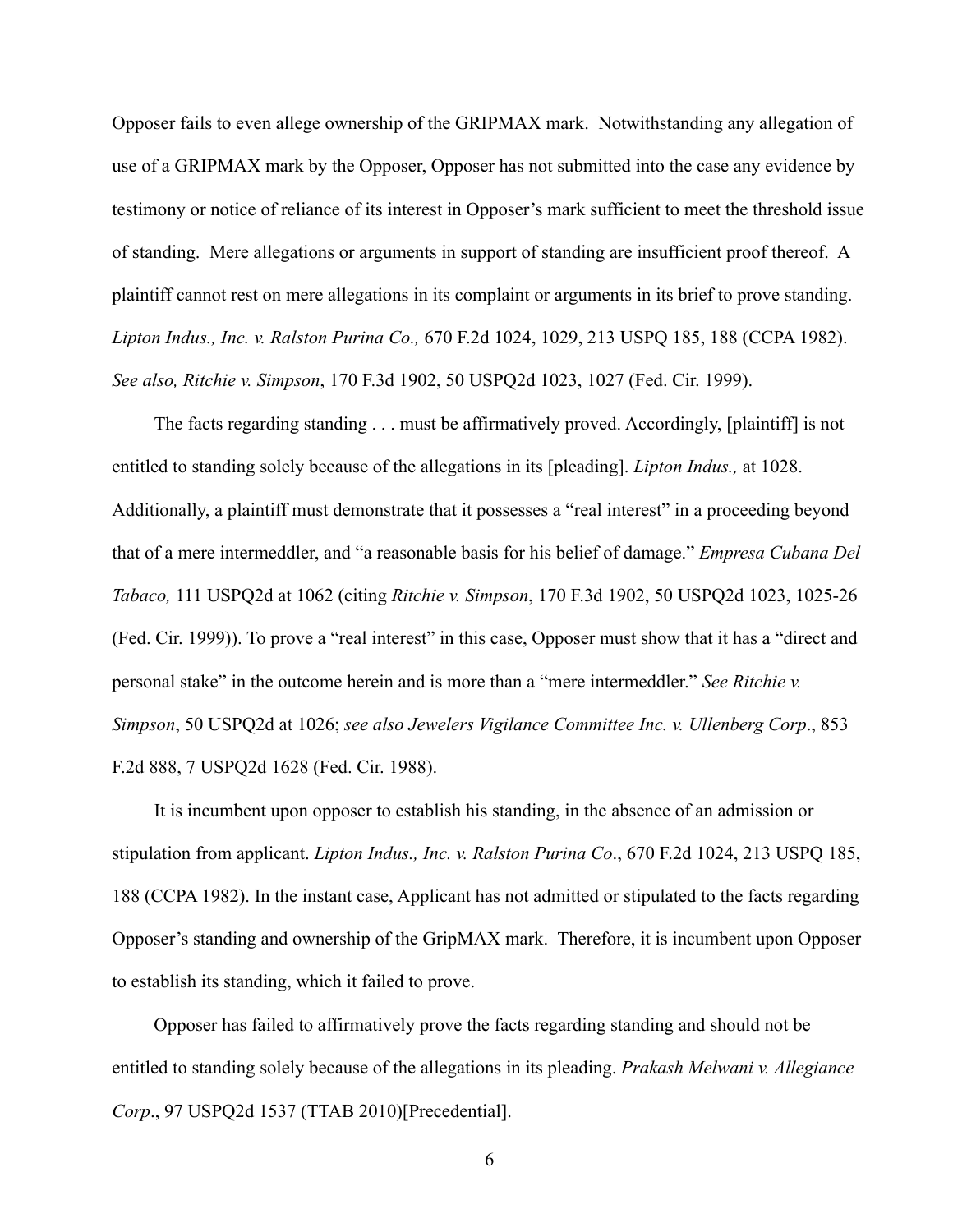Opposer has failed to affirmatively prove the facts regarding standing. There is neither an admission of standing by Applicant nor record evidence that otherwise establishes Opposer's standing.

 Based on the foregoing, Applicant respectfully request that this matter be dismissed with prejudice for Opposer's lack of standing.

### **ii. Priority.**

 In its ESTTA Cover Sheet, Opposer asserts only one ground for opposition: "[P]riority and likelihood of confusion based on common law trademark rights."<sup>6</sup>

In its Brief, Opposer argues that it has priority by stating: "Numerous exhibits annexed to Opposer's Notice of Opposition, see TTABVUE Doc. No.: 1, demonstrate use [sic] Opposer's mark in commerce, including an Amazon user's review dated as early as June 20, 2016."<sup>7</sup> However, Applicant points out that the record is void of any factual affirmation by testimony or notice of reliance that proves that Opposer has established priority. Assertions appearing in Plaintiff's Brief cannot be used to demonstrate its priority without testimony corroborating the truth of this matter. *Safer, Inc. v. OMS Invs., Inc.*, 94 USPQ2d 1031, 1040 (TTAB 2010)[Precedential]; *see also Couch/Braunsdorf Affinity, Inc. v. 12 Interactive, LLC*, 110 USPQ2d 1458, 1467 n30 (TTAB 2014).

Moreover, assuming user's review for a product even exists, such a user review, dated at some point in time, *without corroborative evidence*, is not substantial evidence that the asserted GripMAX mark has been associated in interstate commerce with a specific product prior to Applicant's filing date or Applicant's first use of the GripMAX mark in interstate commerce in association with its products. No such corroborative evidence has been submitted in association with Plaintiff's case.

<sup>&</sup>lt;sup>6</sup> Notice of Opposition ESTTA Cover Sheet, Grounds for Opposition, 1 TTABVUE 2.

<sup>7</sup> Plaintiff's Brief, p. 2, 7 TTABVUE 3.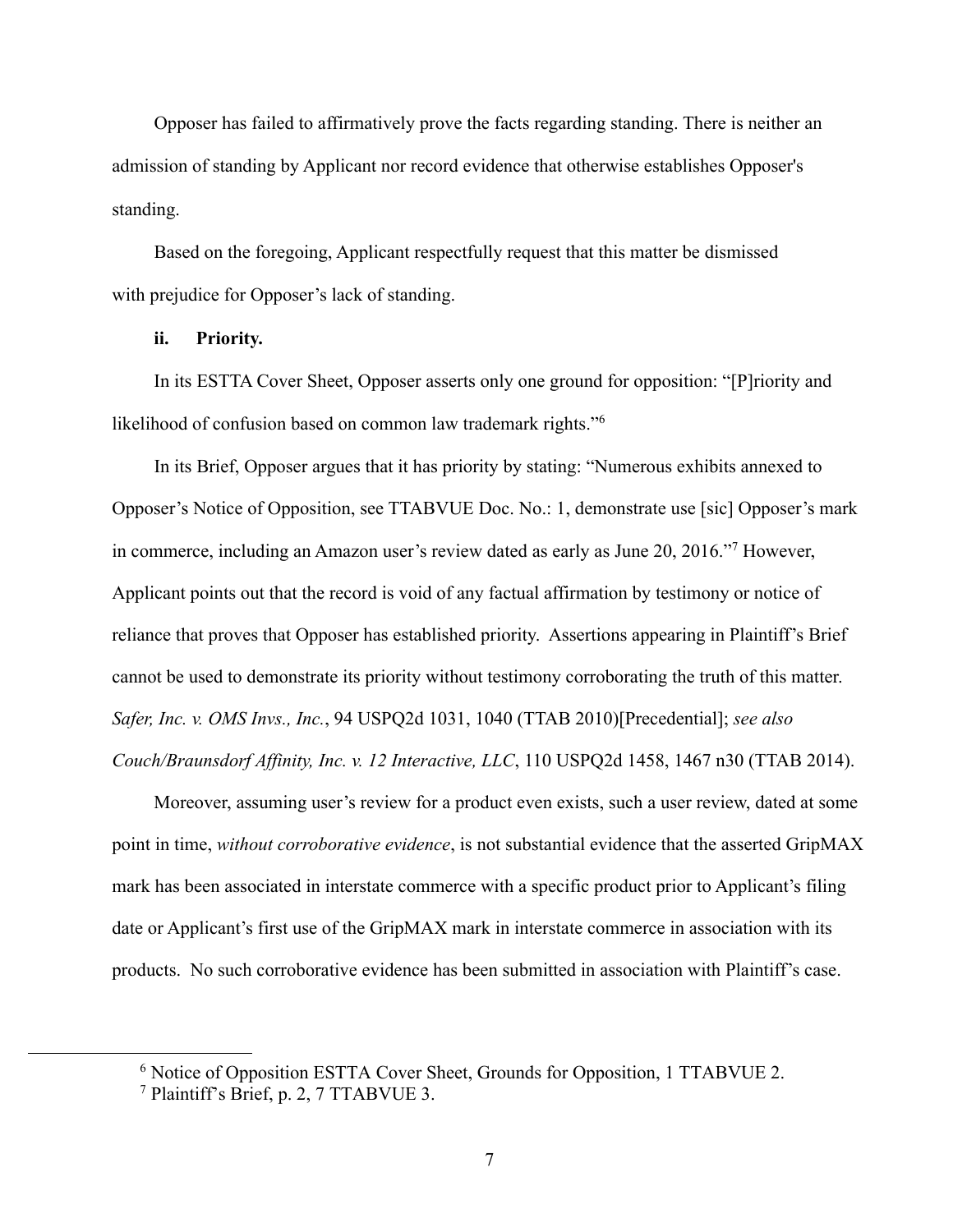Based on the foregoing, Applicant respectfully requests that this matter be dismissed with prejudice for Opposer's failure to establish priority.

#### **iii. Likelihood of Confusion.**

To prevail on the ground of likelihood of confusion under Section 2(d) of the Trademark Act, based on a previously used mark, it is the Opposer's burden to prove by a preponderance of the evidence both priority of use and likelihood of confusion. *Cunningham v. Laser Golf Corp.*, 222 F.3d 943, 55 USPQ2d 1842, 1848 (Fed. Cir. 2000); *Otto Roth & Co. v. Universal Foods Corp*., 640 F.2d 1317, 209 USPQ 40, 43 (CCPA 1981); *Life Zone Inc. v. Middleman Group Inc*., 87 USPQ2d 1953, 1959 (TTAB 2008). Because Opposer has not pleaded and submitted any registrations, it must rely on its asserted common law rights, and is not entitled to any of the presumptions accorded to a registration by Section 7(b) of the Trademark Act. *See* Trademark Act Section 7(b), 15 U.S.C. § 1057(b); *see also Larami Corp. v. Talk to Me Programs, Inc.*, 36 USPQ2d 1840 (TTAB 1995).

 As discussed under the captions, "Standing and Ownership" and "Priority", *supra,* Opposer has not proven it is the owner of the common law trademark, GripMAX, and, even if it did prove ownership, it has not demonstrated it has priority. Accordingly, Opposer cannot prevail on its claim of likelihood of confusion. *WeaponX Performance Products Ltd. v. Weapon X Motorsports, Inc.,* 126 USPQ2d 1034, 2018 WL 1326374 \*9 (TTAB 2018) [Precedential].

 In *WeaponX Performance Products Ltd.*, the Board ruled in relevant part with respect to the likelihood of confusion and priority issue:

We add for completeness that a failure of proof also prevents Opposer from showing that there is a likelihood of confusion between Opposer's pleaded WEAPONX mark and Applicant's involved WEAPON X MOTORSPORTS mark. Opposer has not presented any evidence that it has sold any of its pleaded goods or rendered any of the pleaded services in its notice of opposition under its pleaded WEAPONX mark. We therefore cannot weigh the relationship of the parties' respective goods and services as well as other *duPont* factors, i.e., similarities in trade channels and classes of purchasers, in order to determine if there is a likelihood of confusion. *See, In re E. I. du Pont De Nemours and Co.,* 476 F.2d 1357, 177 USPQ 663 (CCPA 1973) (setting forth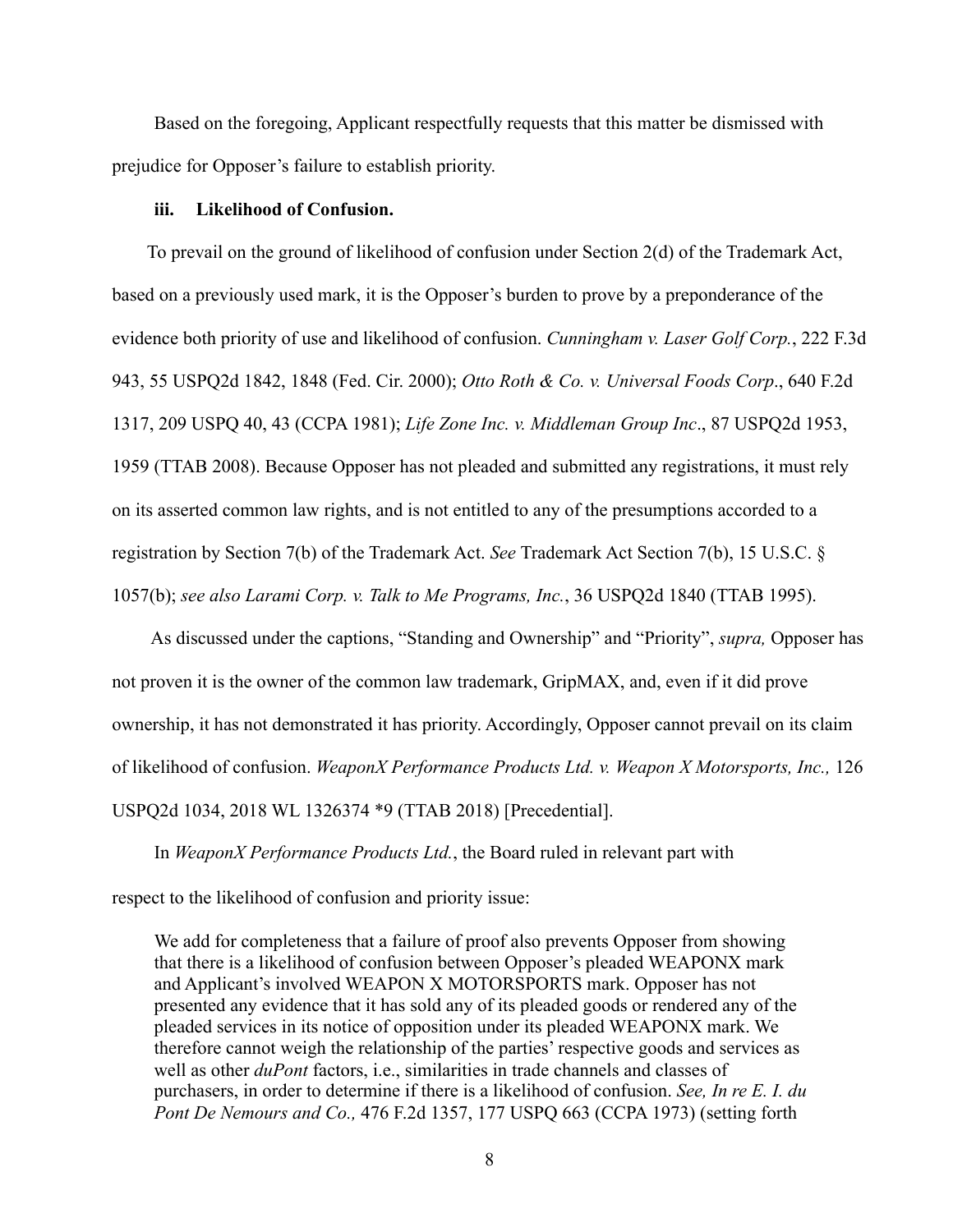factors relevant to assessing a Section 2(d) claim). In view of the failure of oppose to prove use (which in this case is the factual predicate for demonstrating the similarity of the parties' goods and services, channels of trade, and classes of purchasers), Opposer has failed to prove by a preponderance of the evidence there is a likelihood of confusion between its pleaded WEAPONX mark and Applicant's involved WEAPON X MOTORSPORTS mark.

As in *WeaponX Performance Products Ltd.*, the Opposer in the instant case has failed to prove it is the owner of the common law mark, GripMAX; has not shown it has priority; and, has not presented any evidence that it has sold any of its pleaded goods or rendered any of the pleaded services in its notice of opposition. Opposer's failure of proof prevents Opposer from showing that there is a likelihood of confusion between Opposer's Mark and Applicant's Marks.

Moreover, even assuming arguendo that Opposer somehow met its burden under by proof of ownership, and a showing of priority, Opposer has not entered into the record via testimony any evidence that would permit one to weigh the relationship of the parties' respective goods as well as other *duPont* factors, i.e., similarities in trade channels and classes of purchasers, in order to determine if there is a likelihood of confusion. *See Id*. Such failure of evidence prevents Opposer from showing that there is a likelihood of confusion between Opposer's asserted Mark and Applicant's Marks.

 Based on the foregoing, Applicant respectfully requests that Opposer's likelihood of confusion claim should be dismissed with prejudice.

### **V. SUMMARY**

Opposer has failed to present evidence establishing standing to bring this action, that it owns the common law trademark, that it has priority to use the common law trademark, or that there is a likelihood of confusion between Applicant's Marks and Opposer's Mark. As such, Applicant asserts

9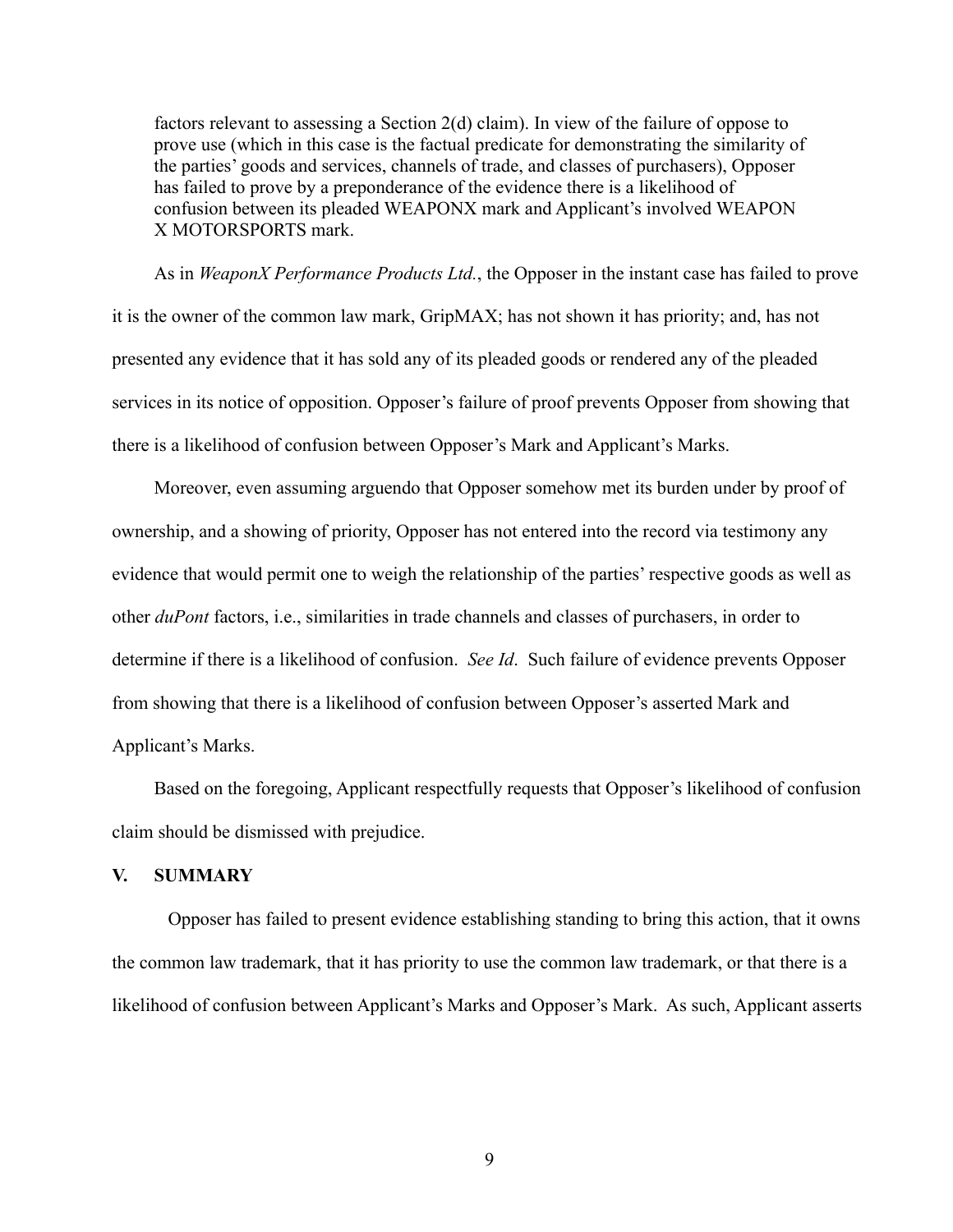that the opposition should be dismissed with prejudice to allow Applicant's applications to proceed to allowance and registration.

Dated: February 28, 2020 Respectfully submitted by:

 /David Jacobson/ David S. Jacobson Gordon & Jacobson, P.C. 60 Long Ridge Road Suite 407 Stamford, CT 06902 t: (203) 323-1800 e: davidj@gjip.com

 *Attorney for Applicant, Hills Point Industries, LLC*